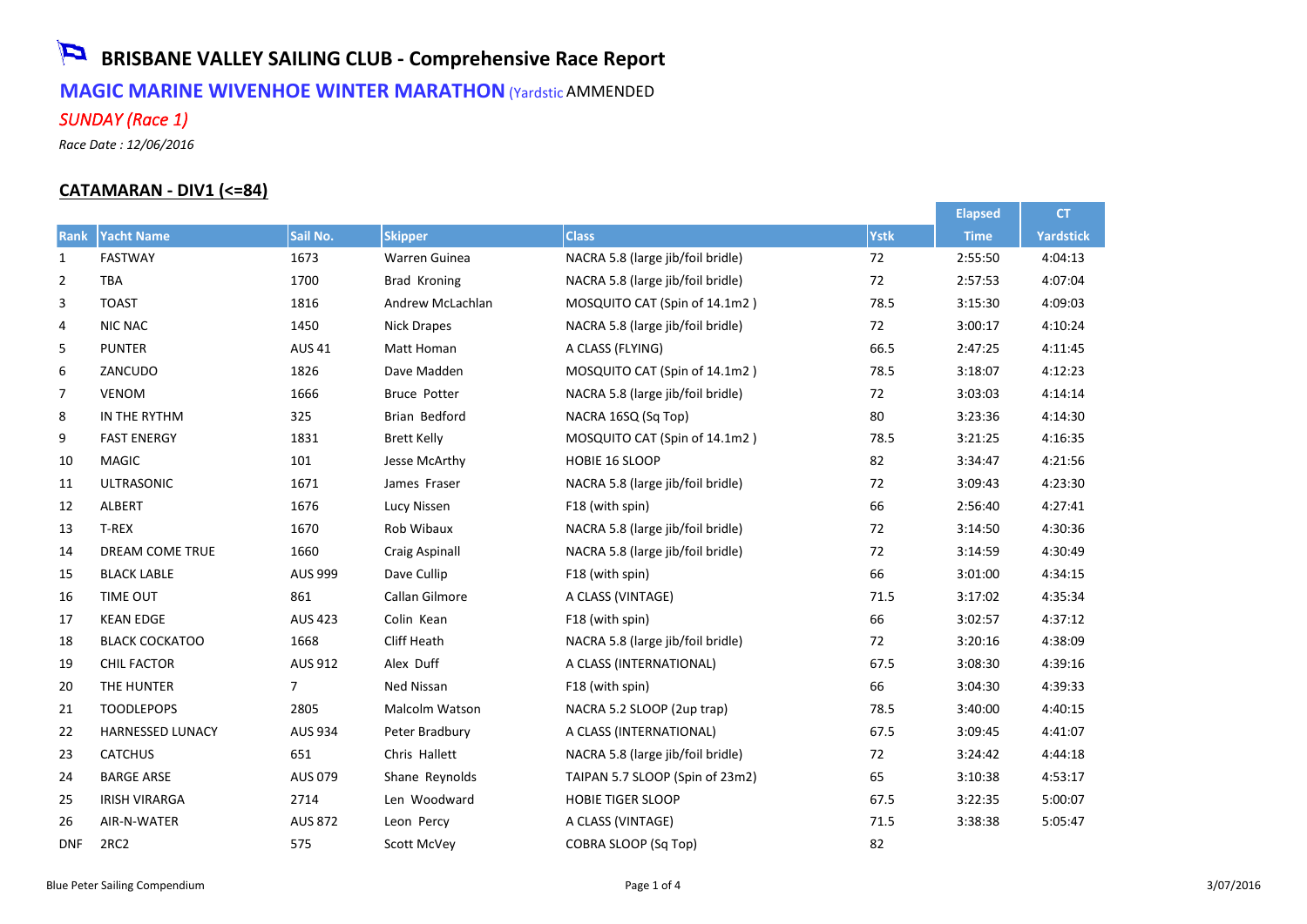# **BRISBANE VALLEY SAILING CLUB - Comprehensive Race Report**

| <b>DNF</b> | ALTER EGO              | 87             | Chris Lark     | <b>HOBIE 18 SLOOP</b>             | 75.8 |
|------------|------------------------|----------------|----------------|-----------------------------------|------|
| <b>DNF</b> | <b>AMPS MARINE</b>     | 1484           | Alan Herbert   | F18 (with spin)                   | 66   |
| <b>DNF</b> | <b>CRAZY DIAMOND V</b> | 529            | Ryan McVey     | COBRA SLOOP (Sq Top)              | 82   |
| <b>DNF</b> | DARK & STORMY          | 1622           | Jarreau Rogers | NACRA 5.8 (large jib/foil bridle) | 72   |
| <b>DNF</b> | <b>DEBASSER</b>        | <b>AUS 085</b> | Greg Booth     | TAIPAN 4.9 CAT                    | 77   |
| <b>DNF</b> | <b>MIGHTY FLY</b>      | AUS 971        | Bruce Woodward | A CLASS (FLYING)                  | 66.5 |
| <b>DNF</b> | <b>ONE SAILS</b>       | <b>AUS 985</b> | Lucas McDonald | A CLASS (INTERNATIONAL)           | 67.5 |
| <b>DNF</b> | RHOGH                  | AUS 992        | Mark Capel     | A CLASS (FLYING)                  | 66.5 |
| <b>DNF</b> | <b>SPOT</b>            |                | Mark Paterson  | TORNADO INTERNATIONAL (Post2001)  | 64   |
| <b>DNF</b> | <b>WIND DANCER</b>     | 113            | Nikki Simpkins | <b>SUNDANCE 5</b>                 | 84   |
| <b>DNF</b> | <b>TOOLBENCH</b>       | AUS 924        | Shane Hatton   | A CLASS (INTERNATIONAL)           | 67.5 |
| <b>DNF</b> | <b>COPETON</b>         | <b>AUS 999</b> | Andrew Chaney  | A CLASS (INTERNATIONAL)           | 67.5 |
| <b>DNF</b> | <b>TOUCAN</b>          | 4              | Craig Wilson   | NACRA 16SQ (Sq Top)               | 80   |
| <b>DNS</b> | DAZZLE                 | <b>AUS 755</b> | Lock Percy     | A CLASS (INTERNATIONAL)           | 67.5 |
| <b>DNS</b> | <b>LIGHTNING</b>       | 2210           | Mark Oakilen   | NACRA 5.0 SLOOP (2up trap)        | 81   |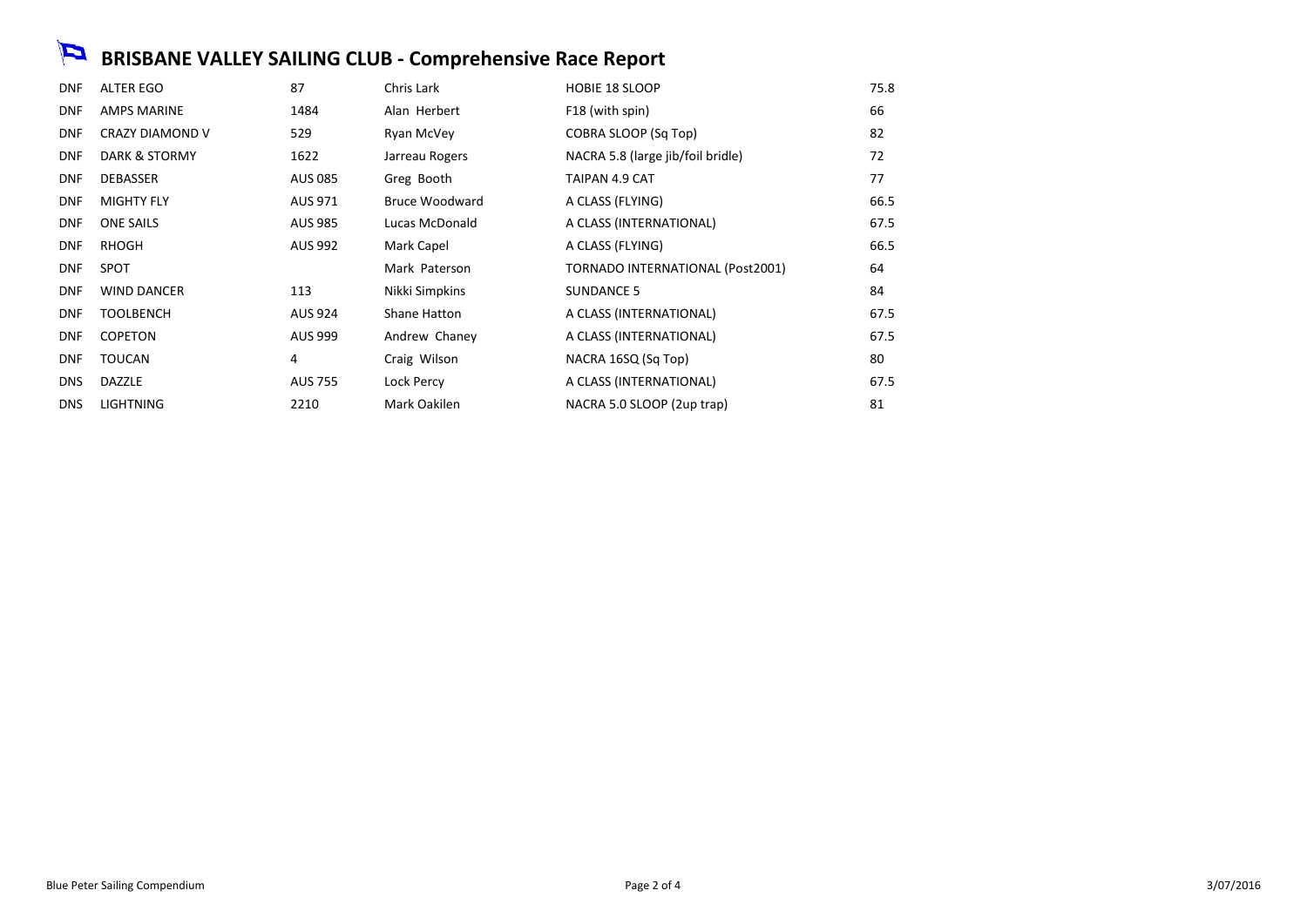### **MAGIC MARINE WIVENHOE WINTER MARATHON** (Yardstic AMMENDED *SUNDAY (Race 1)*

*Race Date : 12/06/2016*

#### **CATAMARAN - DIV2 (<=127.1)**

|                |                        |               |                        |                              |             | <b>Elapsed</b> | <b>CT</b>        |
|----------------|------------------------|---------------|------------------------|------------------------------|-------------|----------------|------------------|
| Rank           | <b>Yacht Name</b>      | Sail No.      | <b>Skipper</b>         | <b>Class</b>                 | <b>Ystk</b> | <b>Time</b>    | <b>Yardstick</b> |
| 1              | NO WAITING             | 366           | <b>Phillip Robbins</b> | NACRA 4.5 SUPER SLOOP        | 87          | 2:47:06        | 3:12:04          |
| $\overline{2}$ | <b>SWEET AS</b>        | 552           | Dave Bowler            | NACRA 4.5 SUPER SLOOP        | 87          | 2:47:09        | 3:12:08          |
| 3              | <b>NITRO</b>           | 344           | <b>Trent Potter</b>    | NACRA 4.5 SUPER SLOOP        | 87          | 2:47:18        | 3:12:18          |
| 4              | <b>FLASH</b>           | 568           | Craig Fraser           | NACRA 4.5 SUPER SLOOP        | 87          | 2:49:52        | 3:15:15          |
| 5              | AKZHELKE               | 518           | Jacqueline Heap        | NACRA 4.5 SUPER SLOOP        | 87          | 2:50:26        | 3:15:54          |
| 6              | WHITE SHADOW           | 550           | Nick Hillier           | NACRA 430 SUPER SLOOP (Spin) | 87          | 2:56:31        | 3:22:54          |
| 7              | <b>TANGO</b>           | 412           | Norm Hunt              | NACRA 4.5 SUPER SLOOP        | 87          | 2:56:38        | 3:23:02          |
| 8              | SMOOTH OPERATA         | 1717          | David English          | ARROW (Sq Top)               | 90          | 3:12:29        | 3:33:52          |
| 9              | WHITE WITH TWO         | 2221          | Peter Humphrey         | NACRA 5.0 CAT (1up trap)     | 86.5        | 3:06:43        | 3:35:51          |
| 10             | IN COGNITO             | 1645          | lan Smith              | ARROW (Sq Top)               | 90          | 3:17:00        | 3:38:53          |
| 11             | <b>AROHA</b>           | 1663          | Barry Morgan           | ARROW (Sq Top)               | 90          | 3:17:56        | 3:39:56          |
| 12             | <b>BLUE HAWAII</b>     | 50017         | Steve Scott            | <b>HOBIE 14 TURBO</b>        | 91.5        | 3:21:57        | 3:40:43          |
| 13             | <b>ROAD RUNNER</b>     | 1021          | Joe Nolles             | CALYPSO 4.4                  | 85          | 3:16:12        | 3:50:49          |
| <b>DNF</b>     | <b>BRUISED BANNANA</b> | 51762         | Thomas Braby           | <b>HOBIE 14 TURBO</b>        | 91.5        |                |                  |
| <b>DNF</b>     | <b>FUNKY DUNG</b>      | 1557          | Jono Bateman           | ARROW (Sq Top)               | 90          |                |                  |
| <b>DNF</b>     | <b>JACPOT</b>          | 350           | Luke Oakden            | NACRA 350 SUPER SLOOP        | 105         |                |                  |
| <b>DNF</b>     | <b>VUDU</b>            | <b>AUS 11</b> | Caleb McDonald         | UNKNOWN (Cat)                | 120         |                |                  |

## **MAGIC MARINE WIVENHOE WINTER MARATHON** (Yardstick Series)

### *SUNDAY (Race 1)*

*Race Date : 12/06/2016*

#### **MONO/MULTIHULL - DIV1 (<=117)**

|  |                        |          |         |              | Elapsed       | $-$  |                  |
|--|------------------------|----------|---------|--------------|---------------|------|------------------|
|  | <b>Rank Yacht Name</b> | Sail No. | Skipper | <b>Class</b> | <b>NYstik</b> | Time | <b>Yardstick</b> |

and the con-